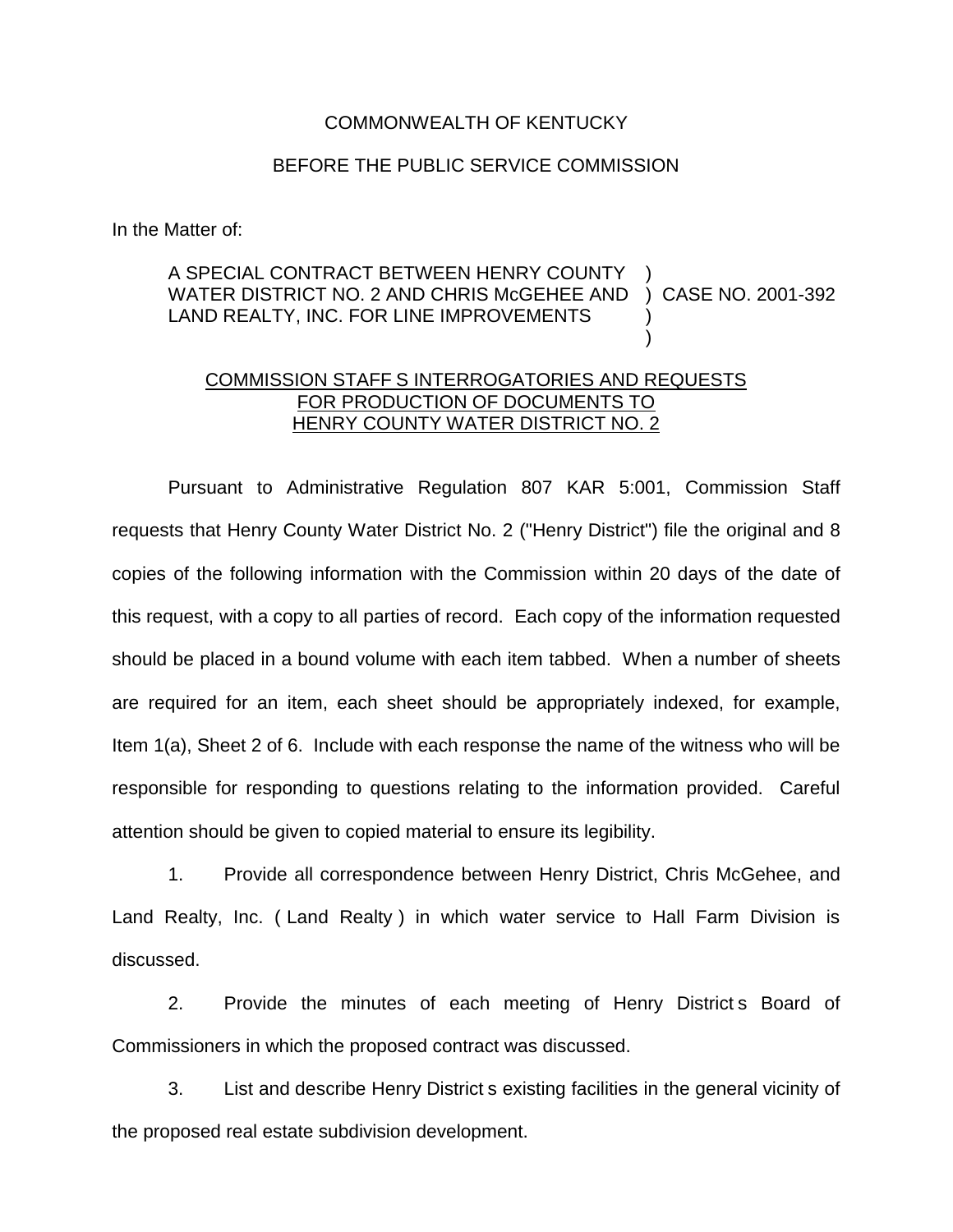4. Provide a map of suitable scale of the general area in which the proposed real estate development is to be located. Indicate on this map the proposed real estate development, all existing Henry District facilities, and any facilities that Henry District will construct to serve the proposed real estate development.

5. Describe the proposed real estate development s expected average hourly and daily demand.

6. a. State whether Henry District can provide water service to the proposed real estate development with its existing facilities.

b. If Henry District cannot provide water service to the proposed real estate development with its existing facilities, identify the facilities that are needed solely to provide water service to the proposed real estate development.

7. a. Describe the current hydraulic state of Henry District s water distribution system in the area in which the proposed real estate development is to be located.

b. Describe the hydraulic effect upon Henry District s water distribution system if service is provided to the proposed real estate development without constructing any of the required improvements.

c. Describe the hydraulic state of Henry District s water distribution system if service is provided to the proposed real estate development and the required improvements are constructed. Provide all studies, notes, and workpapers used and all assumptions relied upon to prepare such descriptions.

8. Identify who calculated the hydraulic effect of service to the proposed real estate development upon Henry District s service. State this person s position and describe his qualifications to make such calculation.

-2-